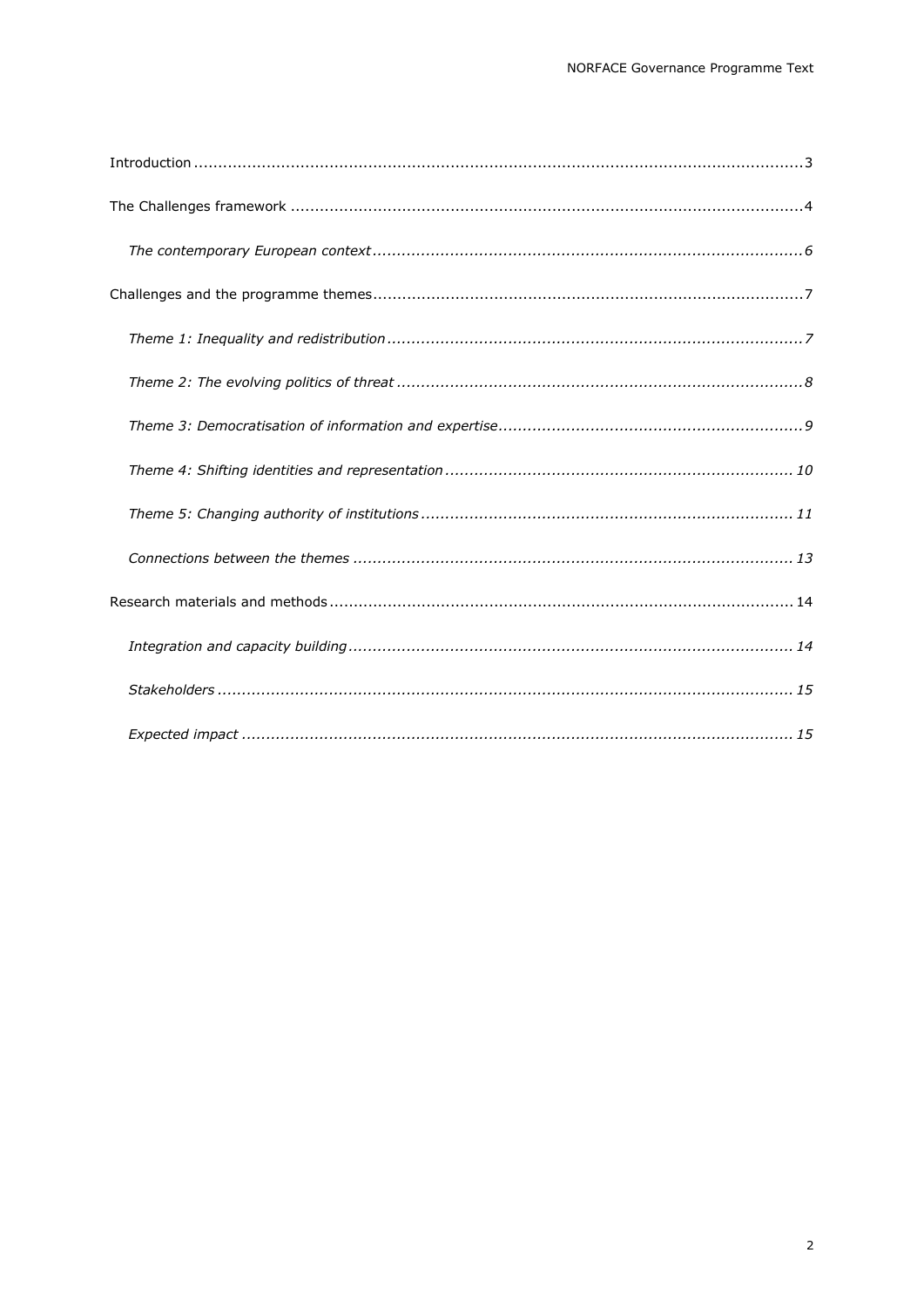# **Introduction**

Democratic politics and governance in Europe are facing turbulent times. Party systems have crumbled or been substantially changed by new parties, including populist parties, and new social movements. Parties in power at the national and regional levels have called into question constitutional arrangements and guarantees once thought to underpin modern democracies. Such political changes have in part resulted from changes in the nature and form of citizen attachments to government, political parties and democratic procedures. The financial crisis of 2007-8 raised questions about the ability of European governments to provide a framework for economic security and the pursuit of redistributive policies. Government itself has changed significantly over the past quarter century, with a growing role for 'arm's length' agencies and regulatory bodies, international governance structures and private sector organisations. This programme offers a timely investigation of the precise nature of the turbulence, but also how European states can negotiate it and develop strategies to enhance the quality of democratic politics and governance.

The programme is structured around five of the most important challenges to democratic governance and politics: inequality and redistribution, the evolving politics of threat, the democratisation of information, shifting identities and representation, and the changing authority of institutions. The description of the five challenges indicates priorities for investigation. Yet it is also envisaged that project proposals will consider linkages between these challenges as well as develop, and add to, the analysis of these challenges in ways that explore key drivers of changes in democratic politics and governance. The programme encourages proposals based on a comparative perspective, both cross-national and across time. Proposals can emphasize theoretical developments, qualitative investigation, quantitative data as well as summaries of existing empirical evidence, including reviews and meta-analyses. They will thus produce added value through the development of European cross-national research collaborations exploring the impacts of variations in social, economic, cultural and political contexts on changes in how democracies work. Such comparative perspectives will also allow projects to identify promising forms of policy innovation and institutional design and explore the conditions for their application in different jurisdictions.

The working structure of the programme is designed to foster cooperation and enhance research capacities. The focus on challenges will encourage teams of highly qualified applicants to develop innovative and excellent research proposals addressing these challenges. The programme structure also emphasises the importance of topics that crosscut these challenges. Some of these are highlighted in this text, but the programme specification encourages applicants to develop novel and creative programmes of work exploring the wider connections between the main themes. We invite proposals that use all appropriate methodologies, whether qualitative, quantitative, or mixed methods. The innovation expected of proposals under this programme may come in many ways, including through pursuing new research agendas in the field, developing fresh approaches to familiar issues, bringing comparative approaches to bear on issues that have been characterised by configurational studies, applying new methodologies or using established techniques imaginatively in previously unfamiliar areas.

Applicants to the programme are encouraged to develop close relationships with relevant stakeholders and research users, including those directly involved in local, regional, national and European policy development.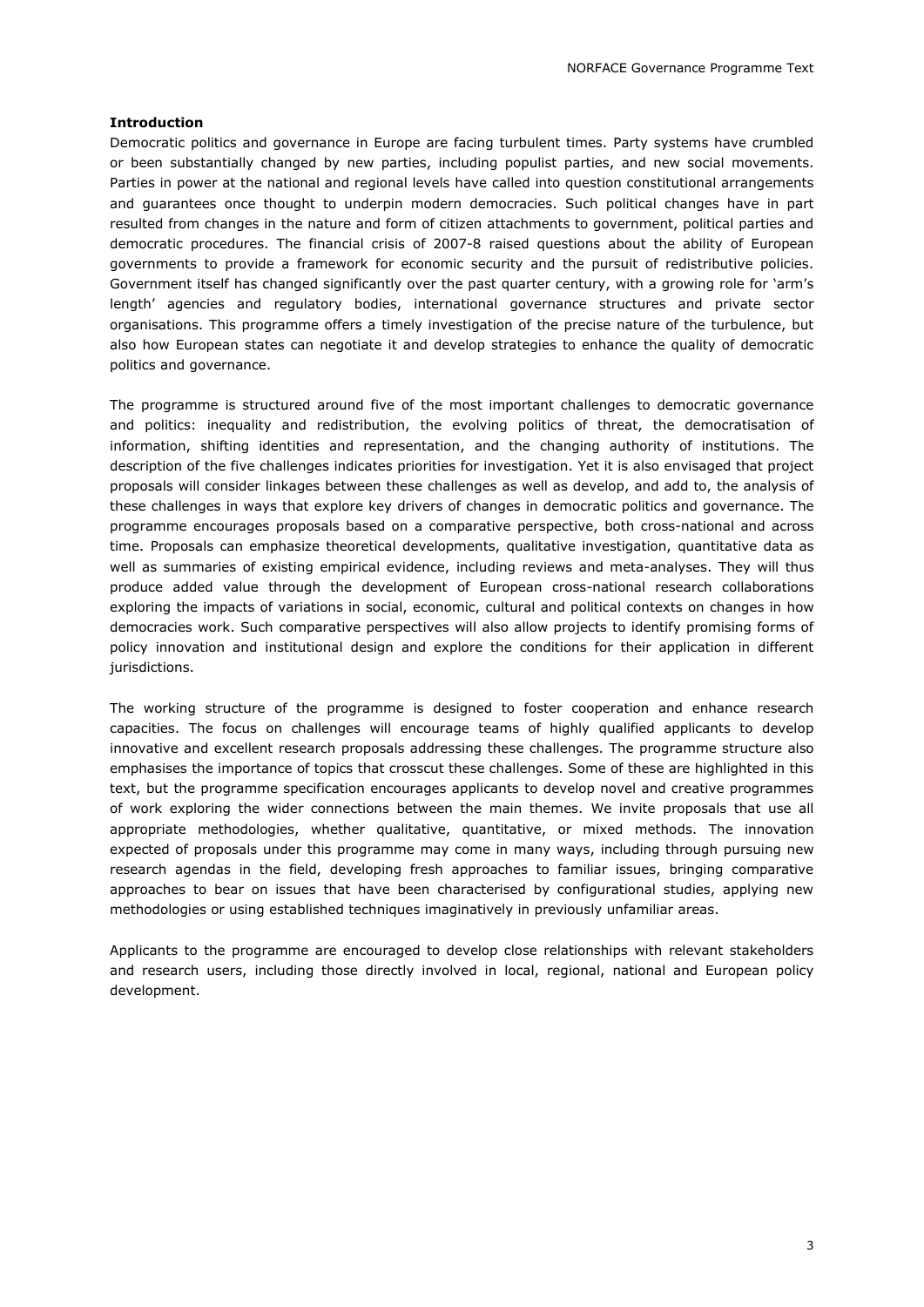# **The challenges framework**

Democracies currently face key governance challenges. They affect not only the institutions of government, but the wider structures and processes that make democratic societies work. In order to respond to them, we require an understanding of the nature, causes and consequences of these challenges, as well as assessments of how governments, political parties, interest groups and other societal actors can effectively address them. NORFACE proposes a programme of social scientific research to understand key challenges to democratic governance and politics in Europe, their consequences, and the possibilities for renewal of democratic governance arising from them. Through collaborative cross-disciplinary research based on cross-national, historical and/or longitudinal comparison, the programme will develop theoretically ambitious and empirically founded insights which will substantially enrich the knowledge base upon which to build new institutions, policies and practices and reshape existing ones for a reflective, inclusive and innovative society.

There are numerous signs that established conceptions of how democratic politics and governance works are under challenge. These are found, for example, in the apparent loss of legitimacy of institutions such as political parties and conventional media; the shifting impact of educational background and regional, ethnic and cultural identities on political allegiances; the increased capacity to mobilise protest through social media; the diminished capacity of democratically-elected politicians to exert leverage over a diverse set of private, public and third-sector bodies that now deliver public services; and the challenges to liberal-democratic norms through security threats arising from domestic and international terrorism as well as from cybercrime.

Such challenges are real, but existing evidence suggests that their intensity and impact are far more variable, and that democratic institutions appear to be better able to meet them, than a simple 'decline' or a generalised 'loss of trust in governing institutions' thesis would lead us to believe. Across the globe, and certainly also in Europe, we can witness experiments with 'open' government, public engagement in budgeting and other policies, collaborative governance and 'do-it-yourself democracy' as well as a variety of citizen media taking advantage of new technologies, abundant data, and citizen expertise. Simultaneously, 'old' democratic institutions and policies are being debated and reformed in many countries in order to respond to perceived challenges to their authority and legitimacy, with examples ranging from lowering the voting age to clarifying (or even altering) the limits of free speech, and the 'Spitzenkandidaten' process of selecting EU Commission Presidents, to discussions of taxation and social policy reforms designed to deal with a globalised economy. Therefore, this programme lays groundwork for innovations in democratic governance through exploring the ways in which a range of governmental and non-governmental institutions might adjust to, or build on, these challenges to develop new patterns of democratic governance.

This NORFACE transnational research programme addresses these profound challenges to the fabric of democratic politics and governance. The focus on governance recognises that these are challenges for the wider constellation of organisations, networks and practices that shape European democracies and their public services rather than for the institutions of government alone. These challenges are often framed as being related to a 'crisis' in civic engagement as they appear to have, among other things, polarised citizens in ways that traditional parties and institutions find hard to address; fostered beliefs that politicians, experts and media tend to be self-serving and their views are to be discounted; made citizens feel threatened by other citizens or the forces of the state; and led citizens to prefer to avoid contact with the state. Yet while important, this is not the only perspective by which these challenges can be understood and addressed. They can be framed as an undermining of democratic processes as its institutions, procedures and norms are challenged by populist parties and movements, of the left and the right, offering simple solutions to complex governance problems – from trade to migration. They can also be framed as reflecting a range of constraints and uncertainties within government and wider institutions about how to respond to fundamental changes in their environments or to new and often apparently conflicting demands from citizens.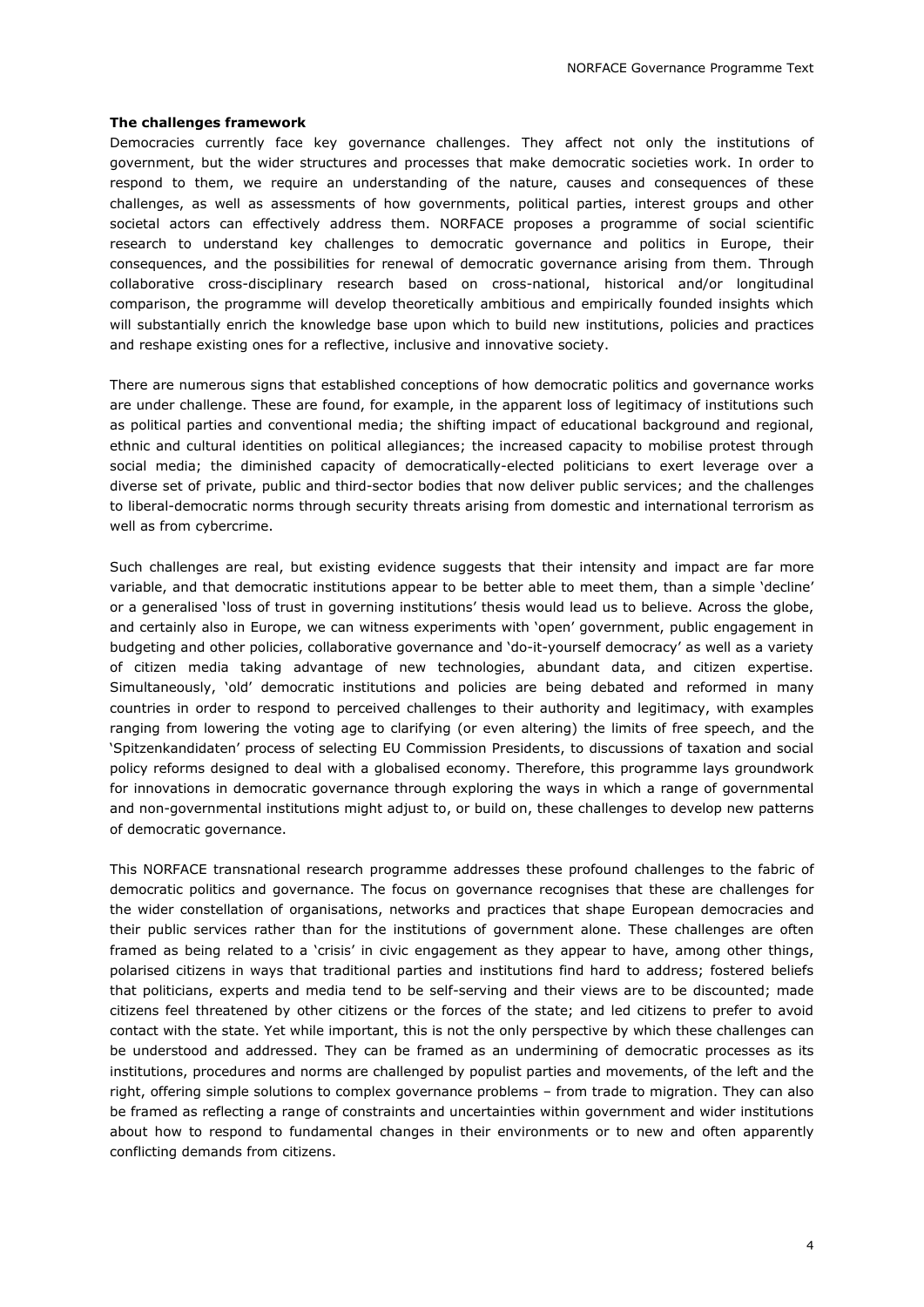Policy makers and politicians are seeking to address such concerns for democratic politics and governance. The need for analytical social science knowledge to help them has arguably never been greater. This programme addresses this need directly. It takes five key challenges and traces them through in a series of studies that explore the conditions under which they lead to changes in how democracies work, the precise consequences for democratic performance as well as the responses of government and other institutions to these changes. While these five key challenges are analytically separated here, they all directly concern the quality of democratic governance; we need to understand their nature, their effects and the relationships between them.

Critical to understanding the impact of these challenges on how democracies work is an assessment of the mechanisms by which these commonly experienced challenges shape citizen perceptions and how these perceptions reflect different citizen experiences of these challenges. Such perceptions are themselves influenced by a range of educational, demographic, socio-economic, cultural, spatial and (social) psychological variables, the effects of some of which are better understood than others. How governments and other institutions act in relation to these challenges is likely not only to shape their impact on democratic politics and governance but also to offer possibilities for developing advice on policies and innovations that might enhance democracy.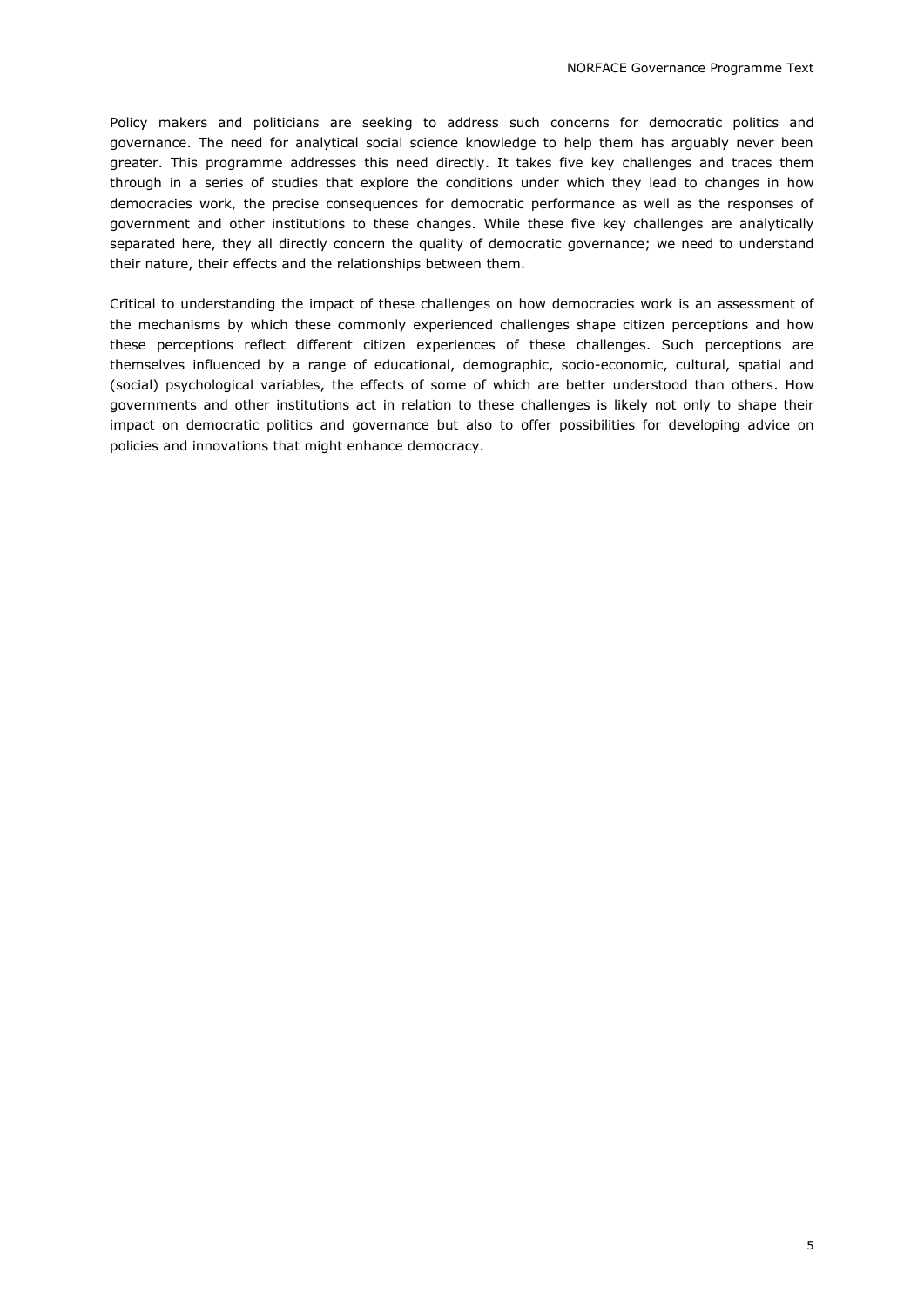# **The contemporary European context**

While the five challenges outlined here affect many democracies, and their causes and consequences often involve broader global processes and issues, a programme focusing on Europe is particularly valuable for several reasons. Firstly, the challenges to the fabric of democratic governance facing Europe and the EU are particularly visible with, for example, the Euro crisis and the enormous discrepancies in economic growth, unemployment, and living standards between the 'North', 'South', 'East' and 'West'; persisting problems associated with the application of the Schengen Agreement and migration challenges; 'Brexit' and its likely consequences; populist challenges from the left and right; and the rise of illiberalism in governments of some EU Member States as well as some of the EU's neighbours.

Secondly, the civic and political institutions – including parties, state institutions and NGOs – of European nations have historically shared strong similarities in their patterns of development with those of other European nations and continue to do so. Such similarities can provide an especially strong basis on which to develop a comparative examination of the governance consequences of these challenges and how they might be addressed. Moreover, the impact of these challenges might be expected to be particularly large in European countries because of the close integration of political, social and economic systems of different countries in the Eurozone, the EU and the EEA. For example, close integration makes questions of cross-national and interregional equity especially visible among citizens, it offers a focus on 'Europe' for citizen identity or alienation and creates a European 'public space', albeit not as well defined as those of its national counterparts, for identifying, deliberating and addressing public policy problems.

Thirdly, the aim of 'regaining citizens' trust in the European project' by emphasising the democratic civic dimension of the European Union has been a key plank of Commission policy; Jean-Claude Juncker, for example, emphasised the importance of ensuring that the EU 'is more than a big common market. It is also a Union of shared values'.

Fourthly, a European focus for a scientific study of this kind is particularly valuable because European countries, despite sharing some longer-term patterns of political development, show significant variation in the way in which democratic politics and governance has been affected by these challenges. How major institutions, including state organisations, legislatures, parties, interest groups and the media, are affected by such changes is likely to vary substantially across European countries. For example, declines in partisanship may be moderated by the clientelist structures found in some party systems that appear to bind citizens to parties more strongly than ideological alignment. Attitudes to the police appear to deteriorate following negative press coverage in some countries while in others attitudes appear unaffected or even more positive.

Finally, by focussing on Europe we can develop through comparative analysis a deeper understanding of the micro-level mechanisms that link patterns of individual behaviour to the macro-level challenges to the ways democratic politics and governance work. The ways in which citizens reflect, among other things, perceived or actual economic circumstances in their opinions, attitudes to authority and votes appear to vary cross-nationally and our understanding of the variables and mechanisms at work needs further research. Understanding the mechanisms by which similar challenges lead to different individual perceptions and emotions, and thereby to different outcomes, will lead studies in the programme to develop positive policy lessons for decision makers in Europe and beyond.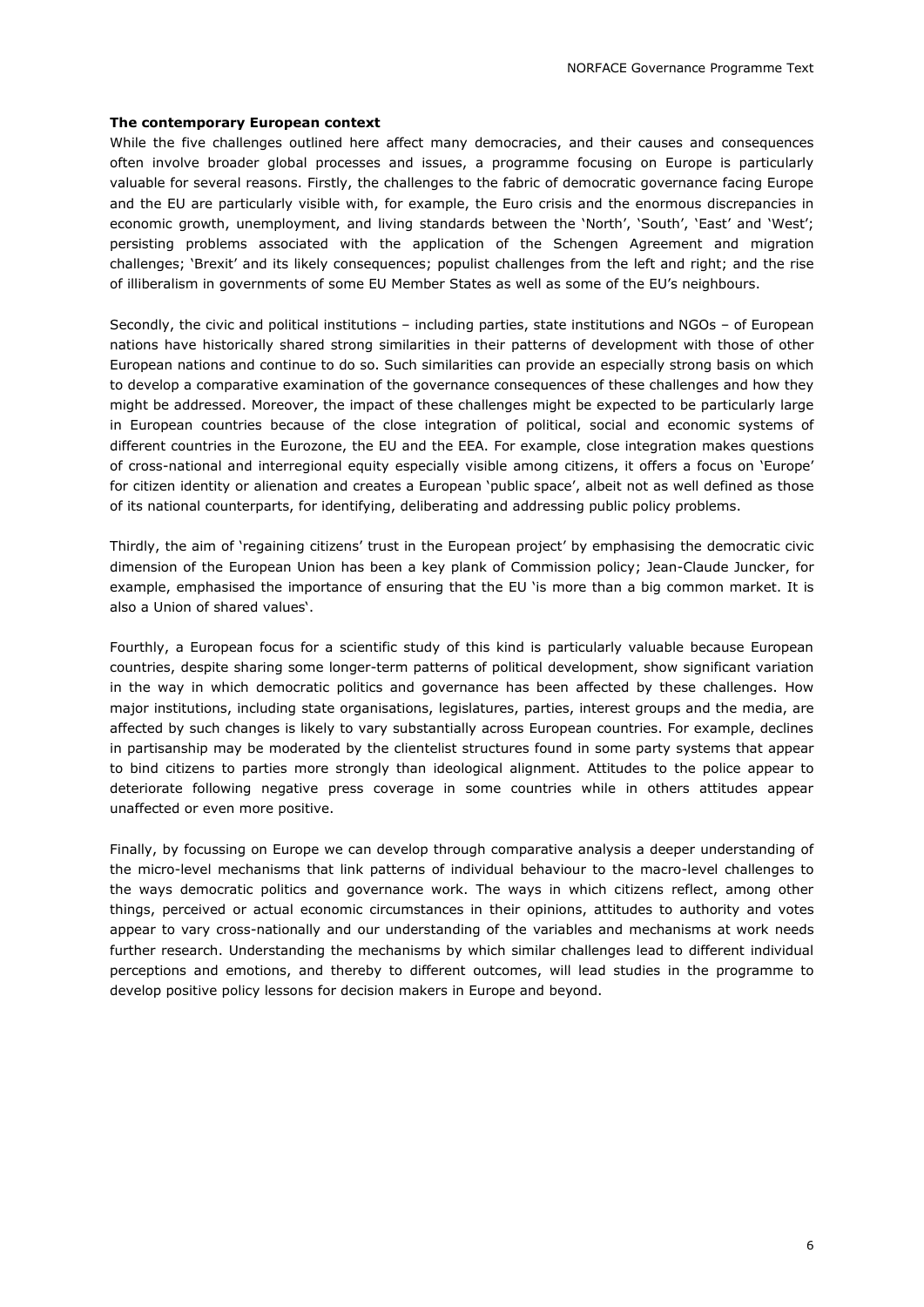# **Challenges and the programme themes**

The programme will focus on themes derived from five critical challenges to democratic governance and the responses to them: inequality and redistribution, the evolving politics of threat, democratisation of information, shifting identities and representation, and the changing authority of institutions. These themes are approached from a perspective distinctive to this programme as they call for projects that focus on the democratic governance issues arising from each. Proposals are invited that explore their scale and nature, causes and consequences, on the micro-, meso-, and macro-levels. Proposals are invited that deal with the patterns and mechanisms by which these challenges operate and unfold. Projects will, in addition, be able to offer a systematic assessment of the effectiveness of responses to these challenges in a comparative perspective, across both space and time.

# *Theme 1: Inequality and redistribution*

The financial crisis of 2007-8 focussed attention on questions of inequality, especially on the degree to which the burden of taxation and the benefits of public investment are shared between state, citizens and domestic and multinational firms. A range of social, cultural and political cleavages is becoming increasingly associated with levels of economic inequality. These include spatial concentrations of employment and unemployment as firms start up, close, relocate and downsize; generational inequalities in earnings, life chances and the ability to acquire assets, most notably between baby boomers now in the process of retiring and millennials entering the labour market; educational inequalities; gendered employment markets; and welfare rules and norms.

Spatial inequalities in employment opportunities ignite feelings of economic deprivation and political neglect. Together they offer a fertile ground for mobilising citizens around issues of identity politics. As the rise of right-wing populist political parties across Europe forcefully demonstrates, appealing to nationhood as the boundaries of an imagined in-group while depicting immigrants as an economically and culturally harmful out-group have become effective campaign strategies. Concomitantly, the politicisation of in-group versus out-group sentiments strengthens welfare chauvinistic attitudes. Seemingly, the traditional socio-economic cleavage (left versus right) is increasingly overlaid with a cultural 'globalisation/cosmopolitanism versus anti-globalisation/communitarianism' cleavage that restructures political alignments, enhances political polarisation, cynicism and distrust and facilitates the rise of populist political parties. Disentangling these complex, emerging conflicts and analysing economic, institutional, and societal conditions conducive to them will help better to understand mechanisms of divisions in multicultural European societies.

Likewise, conflicts revolving around aggravating generational and educational inequalities are increasingly tied to socio-economic divisions. While the economic tide between baby boomers and millennials may eventually challenge the solidarity and consensus of redistribution between generations, technological developments towards an industry 4.0 will lead to the loss of many less-highly skilled professions in a foreseeable future. Simultaneously, gendered employment markets are still prevalent in many European societies. Consequently, are we currently witnessing the evolution of further cleavages that may reinforce societal divisions and lead to the emergence of new political parties or will established parties be sufficiently responsive to these encompassing trends? Will they imperil the deeply-held consensus on the principles of redistributive policies or will the latter be complemented or even replaced by alternative models of welfare?

Certainly, the extent of these inequalities differs between countries, but so does the extent to which those disadvantaged by them organise and demand that states, regional and local governments, as well as the European Union deal with them and implement appropriate policy responses. Objectively measurable levels of inequalities and subjectively perceived extents of it do not necessarily follow similar trajectories. Prevailing social norms on welfare, institutional structures, economic dynamics and public discourse all shape citizens' perceptions of inequalities and their preferred policy responses to them. Addressing the relevance, causes and mechanisms that underlie subjective perceptions of inequality may advance our understanding of individual preferences for redistribution that go beyond objective self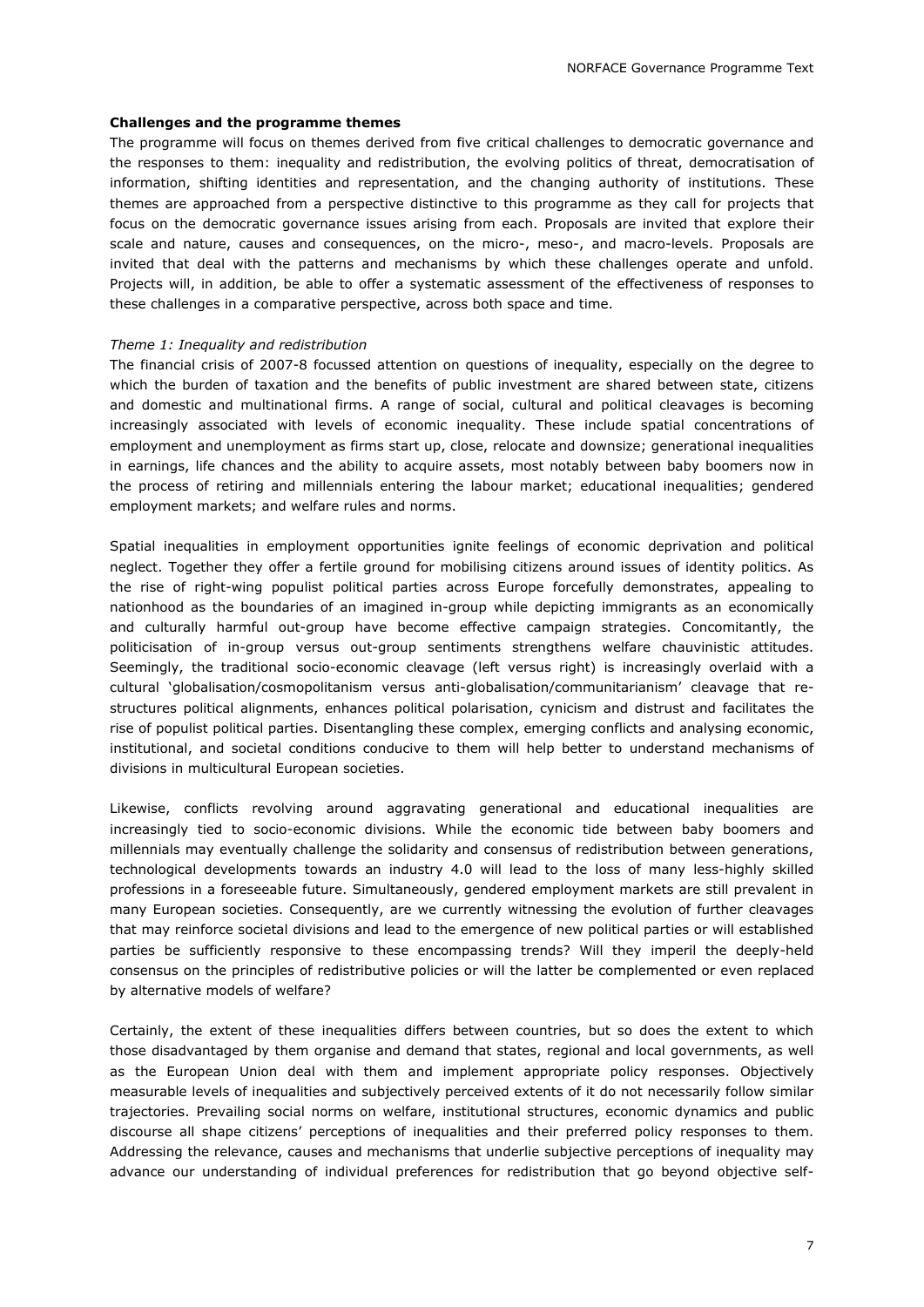interests. Closely linked to the impact of subjective perceptions of inequalities is the assumed relevance of distributive justice attributions. In this vein, political involvement supposedly is triggered by perceived inequalities that are attributed to unfair distributions of income and wealth. As a consequence, these attributions may motivate individual opposition to, or support for, tax reforms that aim at substantive income redistribution.

Profound economic inequalities also have emerged in the wake of the financial crisis of 2007-8 between the comparatively wealthy European North and the poorer regions in the South and the East. The Euro crisis has exacerbated these inequalities, and there is explosive potential for the economic sustainability of the Eurozone and the cohesion of the European Union. In addition, fiscal governance challenges European economic equilibria with some European governments offering advantageous tax rates to multinationals in exchange for economic boost. In this regard, the relationship between governments and multinationals has already come under public scrutiny, but scientific studies on the origins and visibility or transparency of these relationships as well as the motivations and reciprocal benefits of the actors involved are still scarce. From this vantage point, the analytical scope may even shift from cross-national to global trends of economic inequality, implying the question of redistributive principal-agent relationships.

# *Theme 2: The evolving politics of threat*

Threat is one of the major driving forces of individual, group and societal behaviour. Threats can be perceived as coming from the outside or emerging from processes within societies. Threat can be perceived as affecting the single individual, the group or the society in general. Threats can be defined objectively, but also subjectively in terms of feelings of threat. Feelings of threat often depend less on direct experience with the threatening conditions than on mediated information in social networks or the media. This means that the perception of threat as well as the reaction to it depend on the communication channels used, which can come directly from the threatening agent itself or can be reported indirectly, such as through communication by third parties or by the press. In other words, the communication channel in the form of network communication or media influence is a moderator of threat-related processes.

Feelings of threat affect those considered to be directly under threat by producing negative emotions in them. They also have an effect on others, such as the political movements that make specific threats salient as well as the third parties that are cast as part of the threat, such as migrants and immigrants in current debates about terrorism. On the individual level, threats and accompanying feelings of threat can lead to severe psychological suffering, to reactions against the threatening agent as well as against third parties which are in one way or the other subjectively connected to the threatening agent. This can cause symptoms of anxiety and phobia, defensive reactions such as withdrawal from public life and avoidance of (potentially) threatening individuals and groups, as well as prejudice, discrimination and violence against individuals and groups that are perceived to be connected with the threat.

In a similar way, individual-, group- or national-level threats lead to domestic as well as international defensive processes; these include protection against an alleged outside threat in the form of closing borders or against an internal threat by subjecting specific segments of the population to surveillance or social exclusion. In such processes, governments and other political actors go through changes of their own, as some advocate open debates about appropriate responses and others propose authoritarian restrictions of democratic freedoms. Security threats are sometimes a motivation for initiating farreaching political changes, such as in the area of surveillance and media freedom. Here the politics of threat are often not only a response to economic, social and environmental changes but reports of threats are also exaggerated and, in this way, politicised as a tool to legitimate individual and institutional changes and bolster power. Current examples are the public and political debates about migration and terrorism. This often goes along with changes in the political agenda, indicated by new political movements and the emergence of extremist parties. Typical governmental reactions are declarations of states of emergency and a more visible presence of armed police as well as an increase in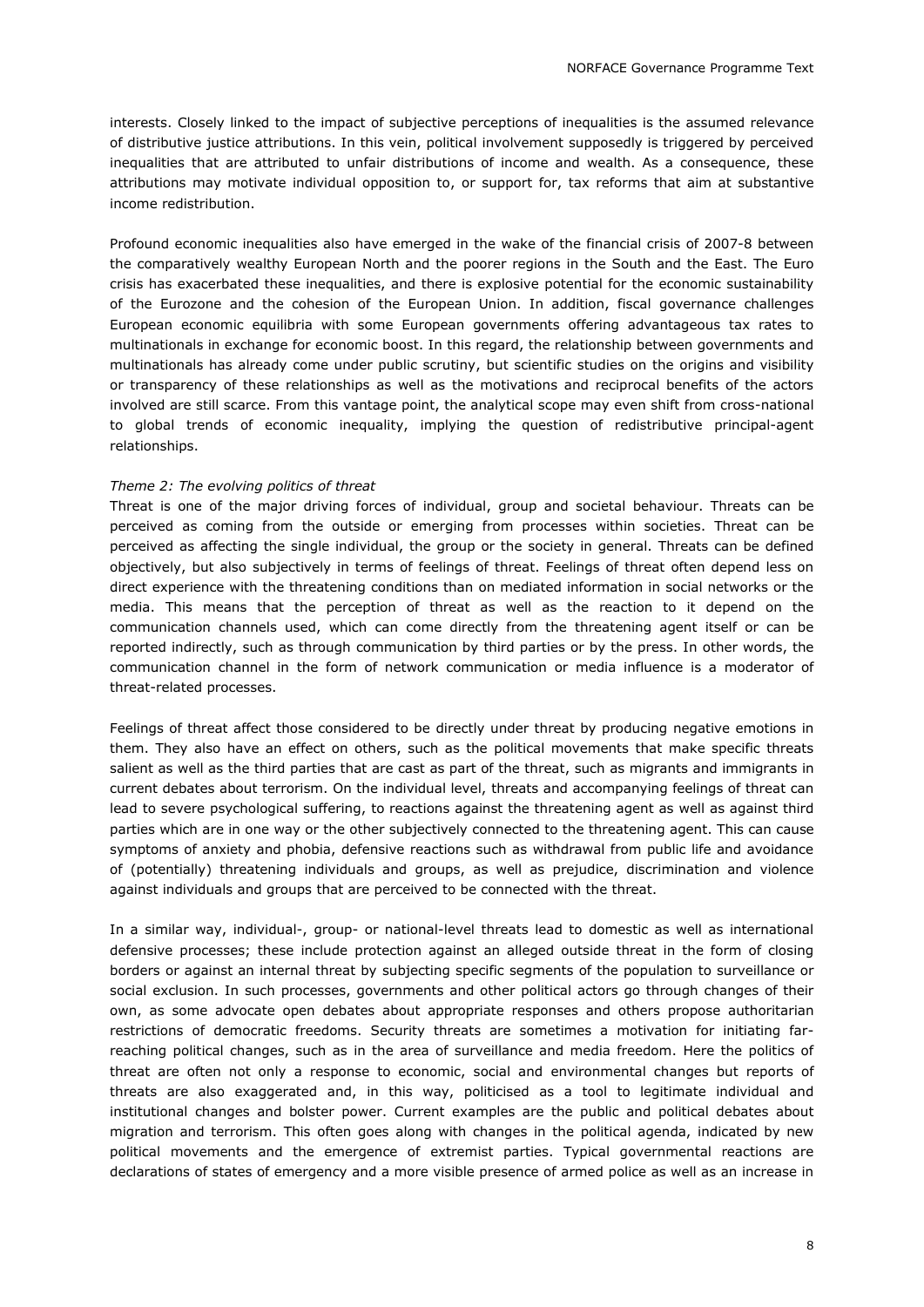the power of the state to gather information and detain suspects. Changes in the role of the state have also resulted in some communities relying on private organisations for policing, prisons and the administration of criminal justice. All of this raises questions about how individuals, groups and democracies can best manage security threats and the 'politics of threat' employed by individuals and politicians in response to such (real or imagined) threats.

Individual as well as societal and political reactions to threat have strong implications for broad patterns of support for policing and civil rights. In addition, threats and discourses about them significantly affect inter-community relations by differentiating between social, cultural and religious groups on the basis of their perceived or ascribed security risks. The changes these things produce in individuals, as well as in groups or societies, influence each other. An indicator of this is the rise of populist movements, both at the individual level in the form of readiness to accept populist messages as well as at the societal level in the form of the emergence of populist movements and parties.

One of the major scientific and political tasks for the future will be to improve the understanding of how threats intensify at the individual, societal and political levels and through this to develop promising counter-strategies. Such a research strategy will have to take into account that threats and the reactions to them also reflect cultural and historical contexts. This implies research that examines individuals within their context and potentially benefits from mixed-method interdisciplinary research approaches.

# *Theme 3: Democratisation of information and expertise*

While the continuing development of information and communications technologies (ICT) has created new possibilities for some citizens and groups to communicate, mobilise and contribute to policy making, traditional sources of political information, such as the press and broadcasting, have also remained powerful in their existing forms and through adapting to the changed digital environment. Patterns of media ownership, the political influence of new as well as traditional media, the internationalisation of media institutions, and the added scope that digital media offers for some groups and individuals to seek to shape events and attitudes both within and outside their own countries, mean that the digital media environment has increasingly become a forum for domestic as well as international contestation, alongside the 'traditional' media. Research is needed to interrogate the means by which citizens obtain information about democratic governance, about the processes by which information and communications are created, disseminated and regulated, and about the content of the material that is available to citizens. The speed of change in media technology and the impact these changes have had in the past twenty years raises the question of whether further changes in technology or its application are about to have even bigger impacts.

Traditional sources of authoritative information – above all, experts and professionals in the established media – are being questioned, as citizens have access to alternative sources of information and news and as doubting the integrity of media professionals has become a more common political strategy. On what basis do citizens evaluate what they see as trustworthy and believable? The available evidence suggests that some groups may be more predisposed to putting credence in reports from unattributed sources and that messages confirming existing views are more likely to be believed than those that challenge them. Yet the impact of how the message is conveyed and how contrary reports are evaluated is less clear. There is good reason to assume that it is less the validity of a message that makes it acceptable but more the overlap with own and reference groups' pre-expectations which influences its reception and creates echo-chambers composed of those with similar attitudes. Understanding the sociological, (social) psychological and other mechanisms underpinning the reception and processing of 'fake news' and 'fake science' could be central to developing effective means of understanding how 'fact checking' institutions might develop strategies to counter their effects and avoid the danger of confirming 'fake' messages. Is it possible to learn lessons from 'citizen science' initiatives to involve citizens in news- and fact-gathering in ways that do not undermine rigour in the production of evidence and knowledge?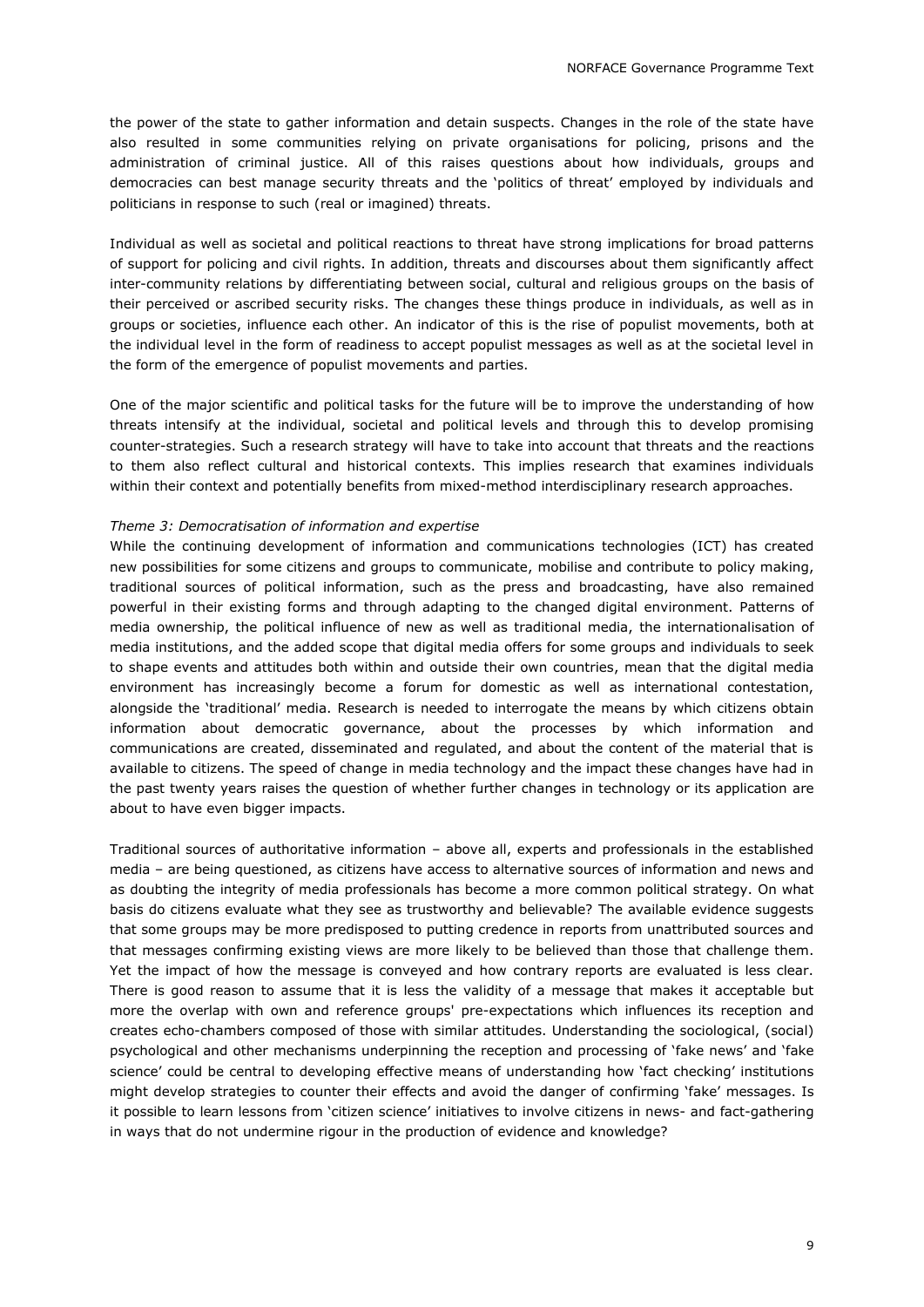Social media have become central to political campaigning. In election and referendum campaigns they help shape agendas, how parties develop their strategies and how voters react to their appeals. Professional campaigning organisations use distinctive messages to voters, some of this targeting being based on 'big data' methods applied by analytics firms. To what extent can parties shape social media campaigns, what are the dynamics of agenda setting in social media during election contests, what is the role played by algorithms used by search engines and by 'bot' accounts, and do these dynamics offer significant scope for major interests or even foreign governments to interfere and shape the conduct of the electoral contest? Has the increased ability of individual politicians to use social media to make direct appeals for citizen support meant that campaign rhetoric is now more likely than before to shape and constrain policy debates within government?

While it is common to suggest we have entered a period of 'post-truth' politics, we do not know how far this reflects the reality of policymaking and political debate inside and outside government. Have governments themselves become less willing to devote resources to evidence-based policy initiatives, do politicians have to adjust how they frame and justify policy initiatives? And what is the role of intellectuals, experts and scientists themselves? While some have suggested that social media undermine the role of intellectuals in a democracy, others have suggested that many have managed to use the democratisation of the media to strengthen and widen their influence. Is there really a decline in the legitimacy of expertise as opposed to a greater or more visible dissent among experts, a declining preparedness to defer to some types of experts or to greater citizen awareness of, and concern for, issues that once were considered part of the quiet and secluded world of experts and professionals?

Developments in the information landscape, including the easy availability of the means of disseminating information widely, have raised a range of questions about the adequacy of traditional approaches to questions such as freedom of speech, privacy, and the incitement of hatred. Existing laws and norms, or the ways they apply, have changed to reflect the impact of the changed media landscape. The nature of the changes seems variable: in some countries it appears to have been associated with limitations on free speech and in others not. What is the scope for regulating the media, traditional as well as new, in areas such as privacy, incitement to hatred, causing insult and offence, libel and journalistic standards? Self-regulation and agreement may be the preferred option of some media companies, but what is the role of law and regulation, and has it worked where it has been tried (e.g. with Germany's 2017 *Netzwerkdurchsetzungsgesetz* or the EU's 'right to be forgotten')? What are the limits of regulation in protecting rights in this area?

# *Theme 4: Shifting identities and representation*

Demographic, social, and cultural changes have generated new political cleavages and struggles over representation. Ageing populations, declining blue-collar workforces, and rural-to-urban migration, for instance, reshape demands and identities. A rising share of retirees entails not only a demographic shift, but also widening gaps in the social and economic preferences of older citizens and wage earners. Similarly, restructuring of production through automation and declining economic opportunities, particularly in industrial and service sectors, exacerbates divisions between those who benefit from, or feel the pain of, technological change. So too, changes in the ethnic composition of European polities, following high levels of migration within the EU and from outside, not only bring about new citizens but also new beliefs and practices (e.g. regarding gender and religion).

These social changes create new struggles over identity. Members of groups dispute the definition of identities and 'common values'. Such battles take place within groups whether defined in subnational (e.g. religious, class, gender), national, or transnational/European terms. For example, witness controversies over the appropriateness of identifying markers  $-$  language, dress, behaviour  $-$  or disputes regarding control over physical or ideological space. These battles over 'authentic' identity are coupled with struggles over the right to membership and legitimate representation — the definition of 'us,' as an example, among citizens varies wildly from different migrant, religious, or class backgrounds to others. Dichotomous, 'us versus them' struggles include tensions between citizens with and without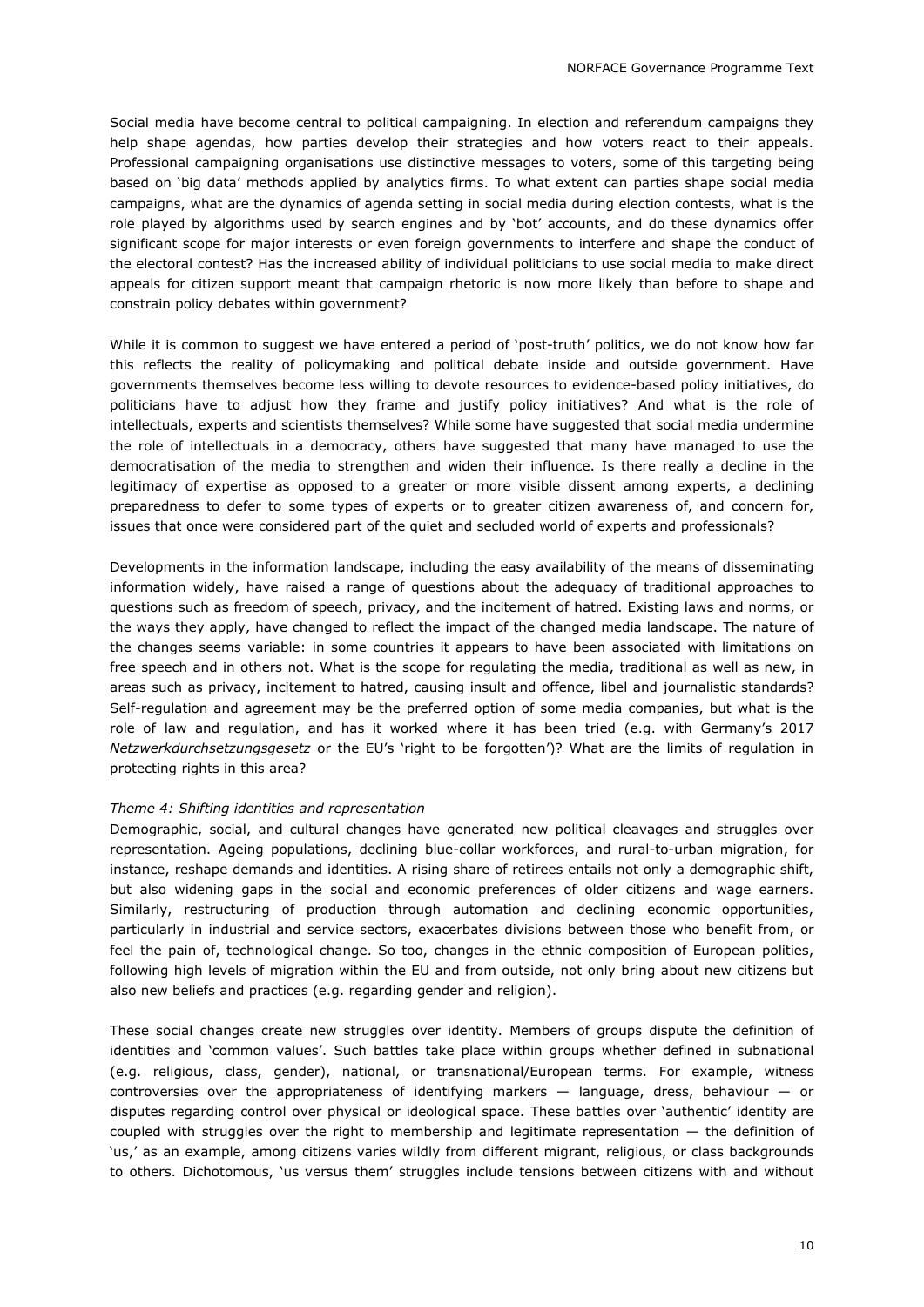migrant backgrounds as well as between citizens who embrace and benefit from globalism, and those who feel abandoned or even betrayed by these processes and hold a more ethno-nationalist worldview. While conflicts over interests are solvable by compromise, these disputes over values and identities tend to be binary and dramatic, and as a consequence fundamentally more difficult to solve.

Along with changing identities and cleavages, there are significant shifts in the loci of democratic engagement. Political parties, labour unions and traditional media are losing their role as primary mediators and distributors of political interests and information. Social media and the internet have become increasingly influential, fostering an emergence of 'virtual communities' and new forms of social movements. As individuals who had been represented by these outmoded vehicles of representation lose bargaining power, they either latch on to new movements or are unable to engage in negotiations over social and political change.

Thus, there is reason to believe that we are witnessing not only shifts in the sites of representation, but in the degree to which they are viewed as legitimate as well. Shifting away from former bodies of representation suggests that trust in institutions is declining. The lack of trust in 'conventional' politicians and institutions may be giving rise to new modes of representation, and new sets of political actors. Consider the emergence of populist movements and fringe organisations, whether located at the national level or transcending boundaries.

The changing characters of identities, cleavages and representative institutions give rise to a number of questions that deserve close examination. What are the varied ways in which these new cleavage structures and democratic institutions are changing? Are we witnessing a period of de-politicisation and apathy, or re-politicisation and novel forms of representation? To what extent do we find variations in the bases of emerging identity cleavages and struggles, in the strengths of populist movements, and in the efficacy and responsiveness of democratic institutions? Do local, national, or universal processes explain this variation? In a world in which social media play an increasingly important role, to what extent are identity and changing forms of representation driven by local (e.g. geographically defined) socioeconomic context? How, by contrast, do changing international geo-political dynamics affect identity struggles and representation? Is the impact of local, national or trans-regional factors mediated by regional or historical experiences across Europe? To what extent can the lessons of history be illuminating, whether from the rise of populism in the early 20th century or elsewhere? What options exist for those individuals and institutions that traditionally performed representative roles, or for new actors to play instrumental roles in peacefully resolving emerging conflicts? How can the technologies or shifting 'globalisations' be harnessed to mitigate increasing social cleavages, perhaps by facilitating deliberative processes or aiding in redefining relevant communities?

### *Theme 5: Changing authority of institutions*

The problems facing government and supranational institutions are not simply related to 'trust'. Wider questions of democratic legitimacy have been thrown up by the rise of support for populist parties. Whether through more overt forms of authoritarianism or less conspicuous 'autocratic legalism' the democratic rules of the game are being recast in European states such that democratic constitutional constraints appear to be under threat if not already subverted. This raises more general points about the place and role of institutions in democratic regimes and the extent to which supranational constitutional design and unelected institutions could be seen as effective constraints on the political power of elected politicians. There is no longer a single model of democracy to be followed, but rather a variety of regime types that lay claim to democratic credentials (e.g. hybrid regimes, electoral democracies, competitive authoritarianism).

As institutions are portrayed as detached from 'the people' and unable to deliver, the main thrust of populist movements is directed at their radical overhaul. From the citizen perspective the volatility of the electorate raises the question of the basis on which judgments about the legitimacy of government and the procedures of democratic decision making are formed; are these becoming more conditional on the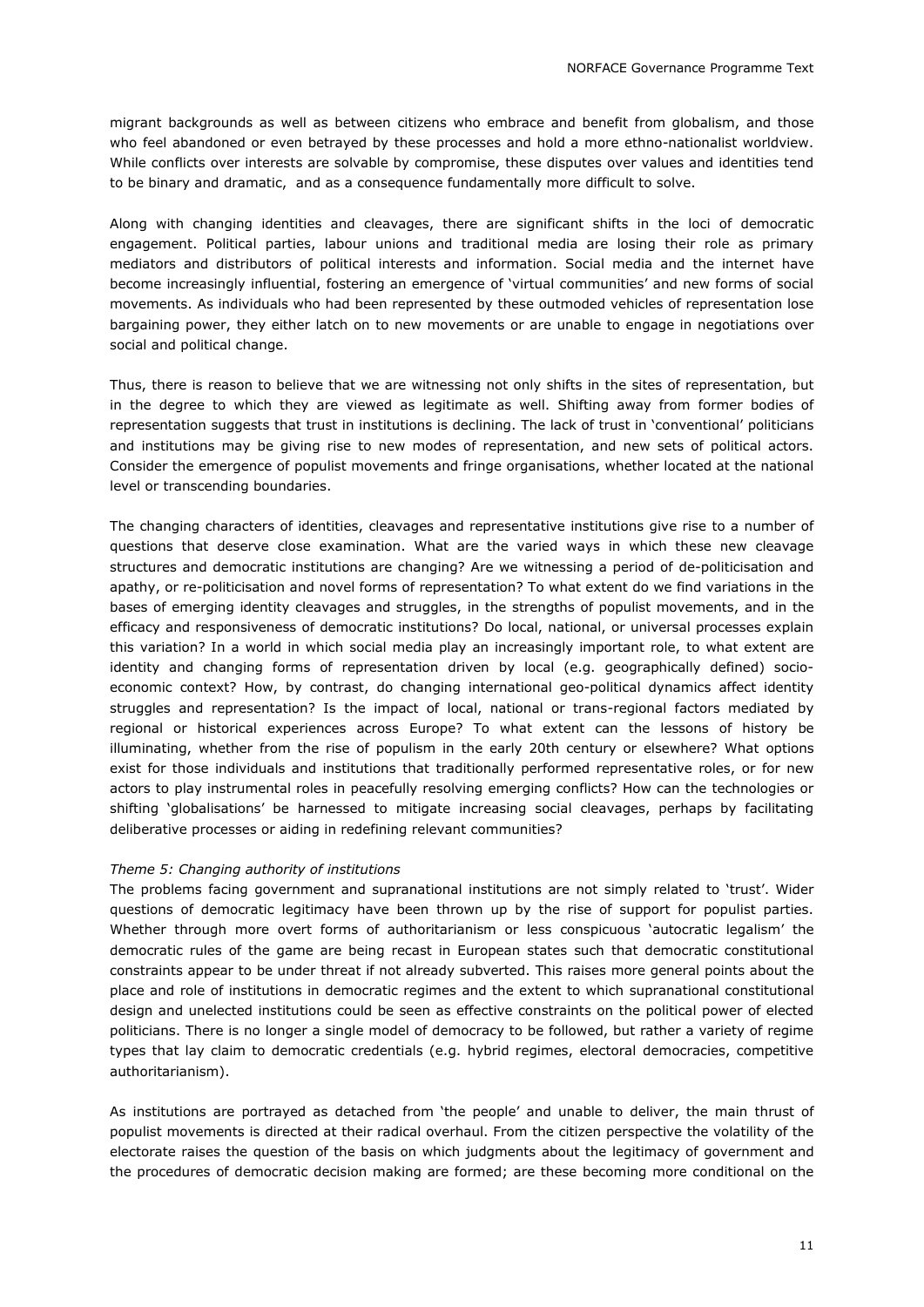economic and policy performance of governments, and/or more contingent on any congruence between the values and preferences of citizens and governing elites? Public perceptions of institutions matter, and they call for more in-depth interdisciplinary studies. The future of democratic regimes might depend less on institutions than on the informal practices that surround them, such as constitutional culture, political leadership and public support and opposition. Institutional vulnerability and possible counter-strategies are of acute importance and merit academic attention. These include the development of institutions and mechanisms to ensure the enforcement and improvement of ethics and probity within government such as transparency, anti-corruption and public standards regimes.

Government has come increasingly to rely on diverse forms of arrangements for policy delivery, including partnerships with the private sector, outsourcing, independent agencies as well as enhanced forms of globalised and decentralised government and cross-local collaborative and networked organisations to develop and deliver services and tackle problems ranging from climate change and energy transition to transnational organised crime. Some of these new forms of diverse governance structures have been made possible by the development of ICT. Signs of a 'post-New Public Management recentralisation' have so far been sparse. Thus states have, partly by design, limited their capacity to direct themselves and have come to rely on a variety of regulatory, contractual and non-legal arrangements to shape the way services are provided. One consequence of this dispersal of state executive authority is that organisations carrying out public services might be less responsive to political direction, another is that public accountability is weakened as the precise roles of those who design and resource public policies and those who deliver them in any failures become blurred, especially during periods of perceived failure and crisis. Both consequences also raise the question of how these organisations respond or are expected/required to respond to the political economic and social changes in their environment.

Moreover, shifts in the political weight of different institutions including the apparently increased power of global and European institutions, finance ministries, of depoliticised regulatory institutions, judicial and quasi-judicial bodies as well as hybrid institutions at the regional and local level, may have further made public policies less directly responsive to democratic political pressures. Courts have come to occupy a pivotal role in international and domestic governance where policymaking and implementation responsibilities are dispersed, leaving open the question of whether they are capable of successfully resolving conflicts between institutions. Such debates, ultimately, lead to the questions of what kinds of institutional reforms and what kind of institutional architecture is required to ensure a high-quality democracy. Moreover, the rise of populist constitutionalism has highlighted the error of 'normative asymmetry' in international and supranational design: authority to ensure that states remain liberal democracies has not effectively translated into law and institutional capacity to address this problem. An 'authority – capacity' divide raises important conceptual questions that inform this theme. Should the EU interfere in domestic law? How can the gap be bridged between what is desirable and possible given the factual and legal? Does the EU institutional system have a safety valve by which it can deflate excessive nationalism and manifestly illiberal practices at the domestic level? Can the EU preserve the common values of supranationalism that launched the European project and, more particularly, can domestic constitution-making be constrained from the outside?

The apparent 'judicialisation' of policy making and service delivery could be a further sign of citizen belief that conventional representative and participatory mechanisms are more likely to be unresponsive to their interests. Instead of seeking political change through parties, parliament and the executive, unions and interest groups devote significant resources to litigation to secure their objectives, in areas from environmental to employment law. Moreover political parties as well as supranational, national, regional and local government bodies also make use of courts to pursue their goals. In all these cases litigation might be more potent than political processes as a tool to bring about policy change. On the flip side of the judicialisation of politics is the shrinking space for political discourse and the ensuing politicisation of the judiciary. How these features interact calls for in-depth interdisciplinary research.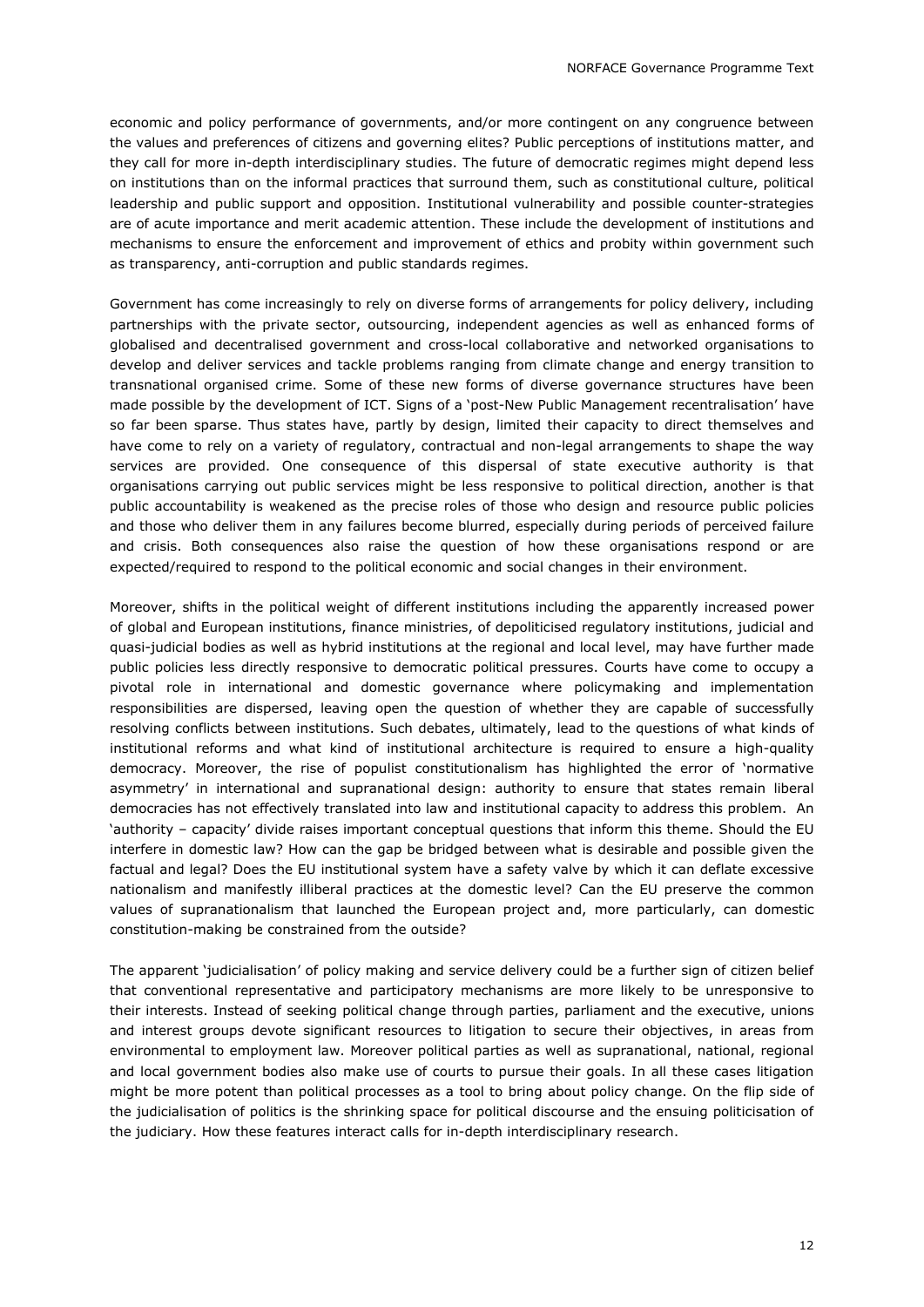Political parties have long been the institution that make it possible for executives to mobilise majorities in parliamentary systems of government. The collapse of the old party systems in several European countries as well as the volatility of the electorate has been intensively studied as a psephological or sociological question. It is also a constitutional and governance question; how have electoral uncertainty and the related efforts of politicians to forge closer ties to their electorates affected the behaviour of party elites, internal party democracy, party election strategies and the behaviour of parliamentary representatives whether from the governing or opposition parties? The focus on the reaction of political leaders to changes in the nature of democratic politics and governance raises the wider question of understanding their perceptions of these changes and the constraints they face when seeking to respond to them.

Finally, the locus of governance has shifted in many cases. Urban and regional governments have in some countries increased their roles in the provision of public services and have pioneered new ways of providing these services and engaging citizens and regional and local groups in decisions affecting social, economic and cultural policies. In other cases, formerly public sector provision has been outsourced to private enterprises, or abandoned entirely by the state. To what extent do these changes affect citizens' perceptions of the state? And where subnational government assumes greater powers, does their pioneering role provide a laboratory for different initiatives that might be used to enhance democratic governance at the national and EU levels? Does the diversity and variation in regional and local service provision, the variation in democratic processes as well as the potential for conflict between national and subnational governance structures generate increased citizen dissatisfaction through perceptions of spatial inequality and diminished accountability?

Our knowledge of the dilemmas and political tradeoffs involved for those actually faced with trying to negotiate the challenges and demands of public office is generally rather limited. An adequate understanding of the politician and policymaker perspective on responding to the challenges outlined here is important for framing suggestions and advice arising from the research.

### *Connections between the themes*

The programme will support research that addresses one or more of the five major themes in this programme. The themes are analytically separate, but in practice they are related. Inequalities and perceptions of inequalities, threats and identities affect each other as well as how people relate to others and how they view the authority and legitimacy of democratic institutions. The actions of states and other institutions shape how inequalities and threats are perceived. Moreover, many issues cut across our themes including, to mention but a few examples, foreign powers' use of cyber campaigns and attacks as a method of achieving foreign and security policy goals, the elaboration of deliberative mechanisms for resolving political conflicts and the growing importance of age or generational differences in patterns of identity and political alignment. Innovation in the applications to this programme can thus additionally take the form of exploring imaginatively cross-theme linkages and analysing fresh and distinctive complexes of problems that emerge from interactions between these themes.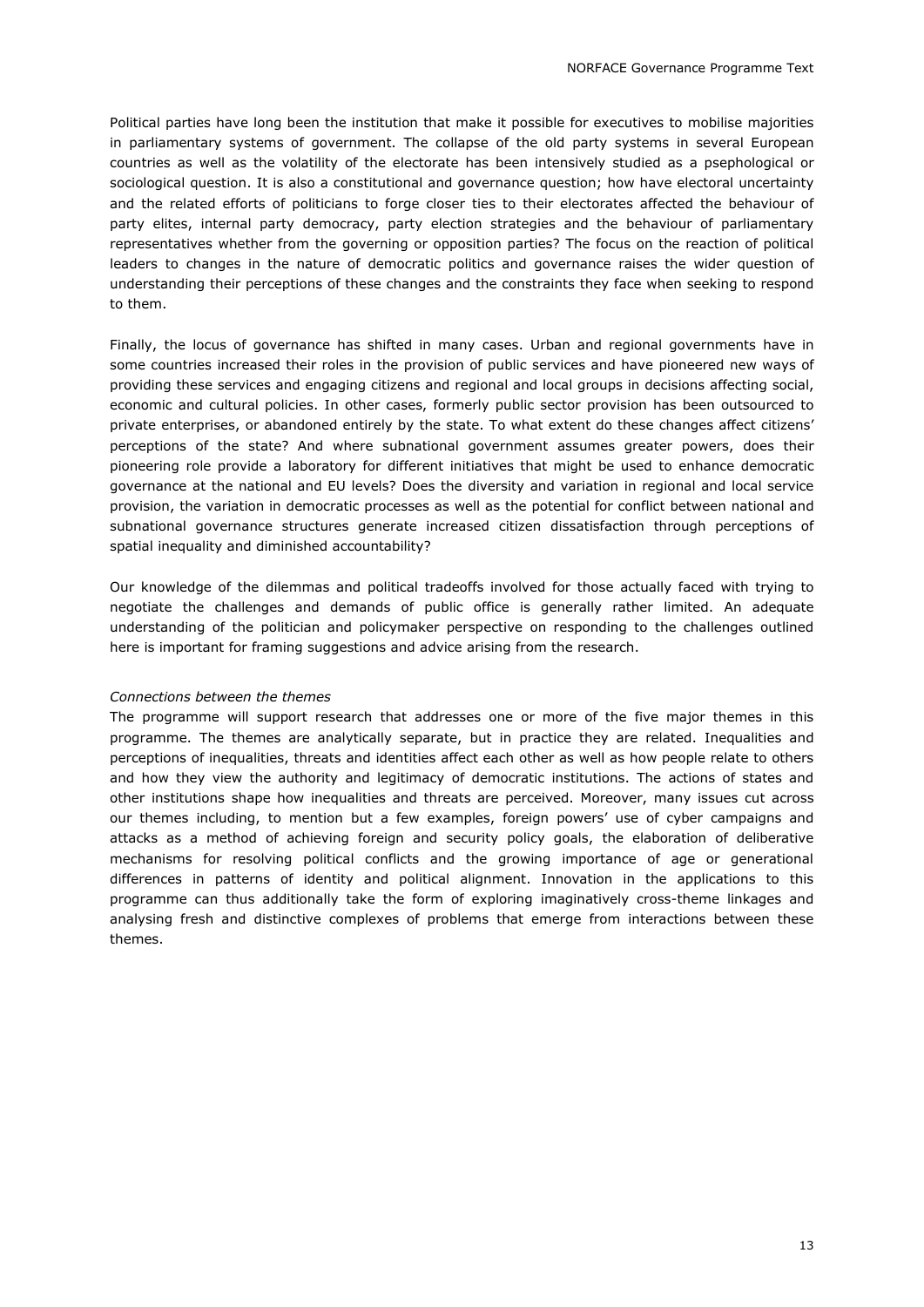# **Research materials and methods**

The call for research proposals under this programme has been designed to attract innovative and ambitious projects that will develop the field conceptually and empirically. The broad subject area as well as the five themes outlined here are at the forefront of academic research in a range of areas including political science, sociology, social policy, criminology, economics, law, socio-legal studies, business administration, geography, psychology, anthropology, media and communications sciences, international relations and public administration. While the focus of the research is on the turbulence of contemporary times, the programme will also consider well-targeted historical research with a strong bearing on the issues of the present. There is a particularly rich strand of historical-sociological perspectives in European scholarship on the varying impact of common experiences of social, economic and cultural change on the development of democratic politics that could help better to understand the varying impact of these challenges.

Where appropriate the programme will require interdisciplinary and mixed method (including quantitative and qualitative, cross-sectional and longitudinal and experimental) research, exploring different mechanisms linking the challenges to social, economic and political attitudes and behaviour including individual-level psychological traits as well as socio-economic, demographic, cultural and political variables. Research cutting across several of the five themes outlined in the programme, examining the interactions and interrelationships between different challenges is strongly encouraged.

A cross-national comparative focus is central to the programme design. Proposals under the programme will be expected to include at least three countries in the research which allow valid assessment of the variability in the intensity of the challenges, the contexts in which they are posed, the mechanisms by which these affect citizen attitudes and behaviour, the responses of government and other institutions and the effect of these responses. The research programme will thus be able to address NORFACE's key objective of promoting research that provides clear 'European added value'. Research projects that extend comparisons beyond NORFACE countries are welcomed, although this programme is in principle focused on the European context and proposals should draw lessons for Europe. Proposals are expected to devote significant attention to discussing how their findings could help develop local, regional, national or international responses to the major challenges at the heart of this programme.

### *Integration and capacity building*

This NORFACE programme has transnational and interdisciplinary collaboration at its core. It also aims to build strong relationships with relevant stakeholders and users of the research and to have a direct impact on policy development.

Capacity building within and across the NORFACE countries is also a central feature of this programme. The focus is on building research capacity and collaboration through:

- 1. Research training targeted at early and mid-career researchers, including doctoral students, taking full advantage of existing training opportunities;
- 2. Research training involving interdisciplinary, mixed methods and international working;
- 3. Research training involving working with research users in the design, implementation, dissemination and broader use of the research;
- 4. Incorporating early and mid-career researchers as co-applicants;
- 5. Building international networks and taking advantage of existing networks to increase the potential for effective international comparative research;
- 6. Ensuring that the research and training opportunities the programme offers reflect the growing diversity of European research communities;
- 7. Developing networks with and between research users across the NORFACE countries.

In this programme, NORFACE strives for gender equality among principal investigators and their teams and will seek to ensure that researchers and research interests from across the full range of countries covered by the funding organisations in this programme are properly represented.